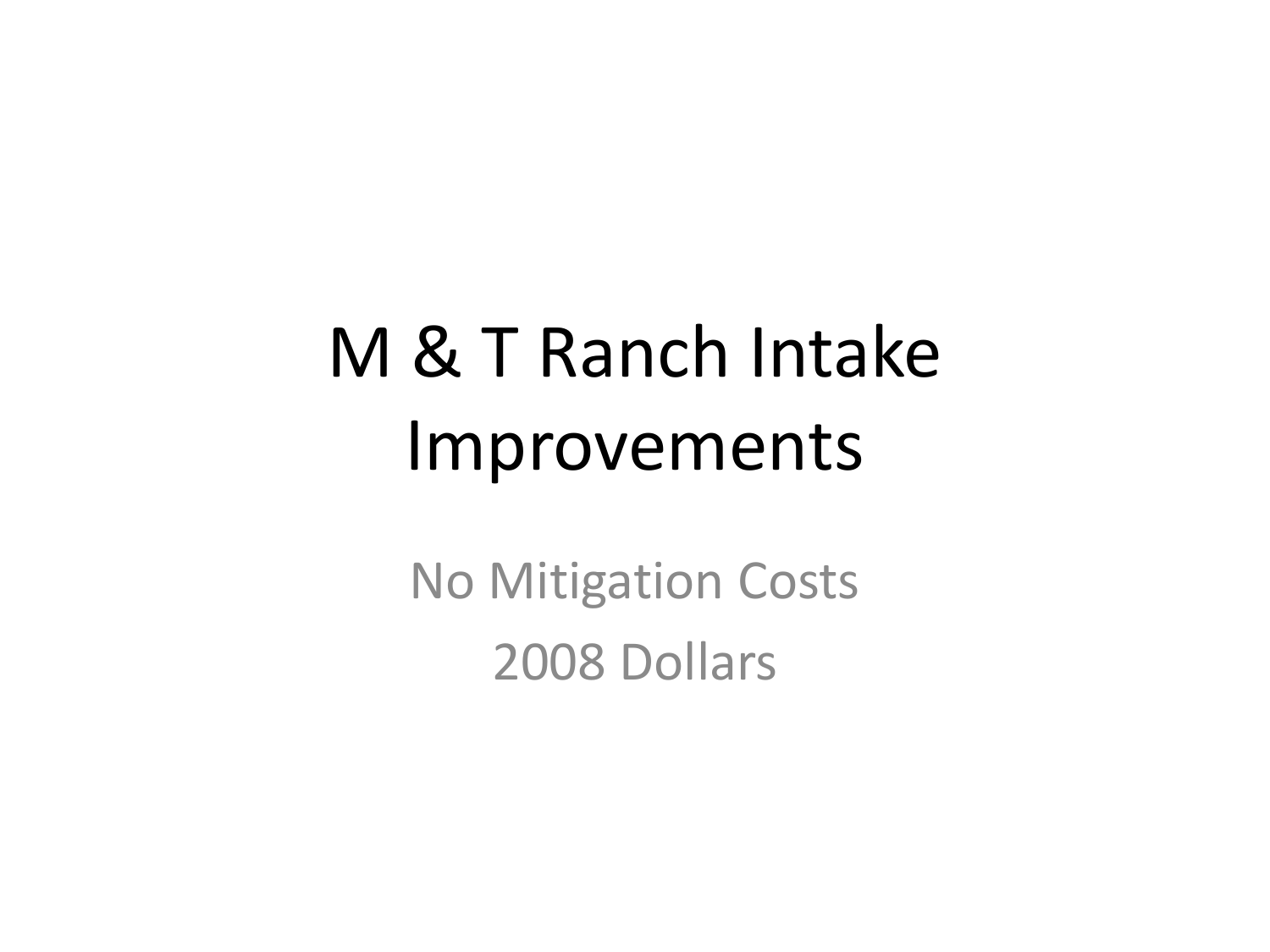# **Ducks Unlimited OPINION OF PROBABLE COST M&T Ranch / Llano Seco Intake Project**

**9-Dike Option**

| <b>ITEM</b>                  | <b>DESCRIPTION</b>                              | QUANTITY | <b>UNIT</b> | <b>UNIT PRICE</b>       | <b>TOTAL</b>                         |
|------------------------------|-------------------------------------------------|----------|-------------|-------------------------|--------------------------------------|
| $\mathbf{1}$                 | MOBILIZATION - GC                               |          | LS          | $\mathsf{s}$<br>225,000 | 225,000<br>\$                        |
| $\overline{2}$               | <b>EROSION CONTROL</b>                          |          | LS          | \$<br>20,000            | 20,000<br>\$.                        |
| 3<br>$\overline{\mathbf{4}}$ | SITE ACCESS DEVELOPMENT                         |          | LS          | \$<br>25,000            | 25,000<br>\$                         |
| 5<br>6                       | <b>DIKES</b><br>SITE CLEARING AND PREP          |          | <b>ACRE</b> | \$.<br>1,500.00         | 7,500<br>\$                          |
| $\overline{7}$               | <b>EXCAVATION-SOIL</b>                          | 27,000   | CY          | \$<br>10.00             | 270,000<br>\$                        |
| 8                            | EXCAVATION- SOIL, IN-WATER                      | 5,000    | CY          | \$.<br>19.00            | \$<br>95,000                         |
| 9                            | DIKE FILTER ROCK, DELIVERED TO SITE FROM QUARRY | 27,000   | <b>TON</b>  | S<br>29.00              | 783,000<br>\$                        |
| 10                           | DIKE FILTER ROCK, PLACEMENT                     | 15,882   | CY          | \$<br>7.50              | 119,118<br>\$                        |
| 11                           | DIKE RIP RAP, DELIVERED TO SITE FROM QUARRY     | 40,000   | <b>TON</b>  | \$<br>29.00             | \$<br>1,160,000                      |
| 12<br>13                     | DIKE RIP RAP, PLACEMENT                         | 20,000   | CY          | \$<br>16.00             | 320,000<br>\$                        |
| 14<br>15                     | <b>ENVIRONMENTAL</b>                            |          |             |                         |                                      |
| 16<br>17<br>18               | <b>REVEGETATION</b><br>MITIGATION, OFF SITE     |          | .LS.<br>LF  | \$.20,000.00<br>S       | 20,000<br>\$.                        |
| 19                           | UNLISTED ITEMS                                  | 10       | PCT         |                         | \$<br>280,000                        |
|                              | <b>SUBTOTAL (ROUNDED)</b>                       |          |             |                         | \$<br>3,325,000                      |
|                              | <b>CONTINGENCY</b>                              | $25\%$   |             |                         | $\overline{\mathbb{S}}$<br>831,000   |
|                              | <b>TOTAL CONSTRUCTION YEAR 2008</b>             |          |             |                         | 3,605,000                            |
|                              | <b>ENGINEERING/CONSTRUCTION MGMT/PERMITTING</b> | $30\%$   |             |                         | $\overline{\mathbb{S}}$<br>1,080,000 |
|                              | TOTAL PROJECT YEAR 2008                         |          |             |                         | \$<br>4,685,000                      |
|                              |                                                 |          |             |                         |                                      |
|                              | TOTAL PROJECT YEAR 2008 (ROUNDED)               |          |             |                         | 4,700,000                            |

AACE International CLASS 4 Cost Estimate - Class 4 estimates are generally prepared based on limited information and subsequently have fairly wide accuracy ranges. Typically, engineering is 10% to 40% complete. They are typically used for project screening, determination of feasibility, concept evaluation, and preliminary budget approval. Virtually all Class 4 estimates use stochastic estimating methods such as cost curves, capacity factors, and other parametric and modeling techniques. Expected accuracy ranges are from -15% to -30% on the low side and +20% to 50% on the high side, depending on the technological complexity of the project, appropriate reference information, and the inclusion of an appropriate contingency determination. Ranges could exceed those shown in unusual circumstances. As little as 20 hours or less to perhaps more than 300 hours may be spend preparing the estimate depending on the project and estimating methodology (AACE International Recommended Practices and Standards).

**MWH OPCC Disclaimer** - The client acknowledges that MWH has no control over costs of labor, materials, competitive bidding environments and procedures, unidentified field conditions, financial and/or market conditions, or any other factors likely to affect the OPCC of this project, all of which are and will unavoidably remain in a state of change, especially in light of the high volatility if the market attributable to Act of Gods and other market event beyond the control of the parties. Client further acknowledges that this OPCC is a "snapshot in time" and that the reliability of this OPCC will degrade over time. Client agrees that MWH cannot and does not make any warranty, promise, guarantee or representation, either express or implied. that proposals, bids, project construction costs, or cost of O&M functions will not vary significantly from MWH's good faith Class 2 OPCC.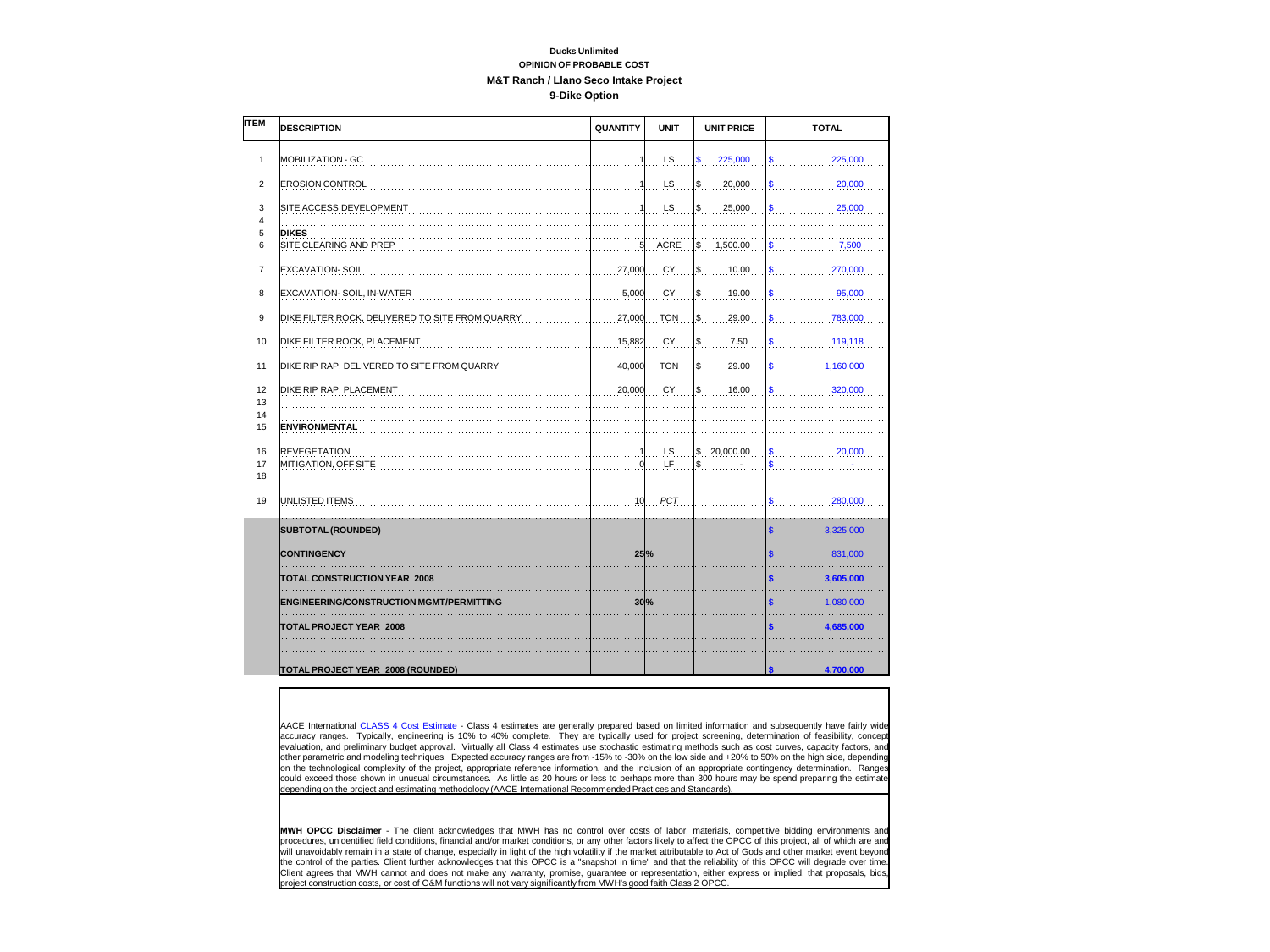### **Ducks Unlimited OPINION OF PROBABLE COST**

## **M&T Ranch / Llano Seco Intake Project**

### **Pump Station Relocation**

| <b>TEM</b>              | <b>DESCRIPTION</b>                                                                                                                                                                                                                   | QUANTITY                                                                 | UNIT                                 | <b>UNIT PRICE</b>                                                                                  | <b>TOTAL</b>                  |
|-------------------------|--------------------------------------------------------------------------------------------------------------------------------------------------------------------------------------------------------------------------------------|--------------------------------------------------------------------------|--------------------------------------|----------------------------------------------------------------------------------------------------|-------------------------------|
| f.                      |                                                                                                                                                                                                                                      |                                                                          | 15                                   | $$.475,000$                                                                                        | \$1, 475,000                  |
| $\overline{2}$          |                                                                                                                                                                                                                                      |                                                                          | $\ldots$ LS $\ldots$                 | \$ 20,000                                                                                          | $s$ 20,000                    |
| $\overline{\mathbf{3}}$ |                                                                                                                                                                                                                                      |                                                                          | $\ldots$ $LS$                        | $$.25,000$                                                                                         | 5.25,000                      |
| $\overline{\mathbf{4}}$ |                                                                                                                                                                                                                                      |                                                                          | $\ldots$ $\mu$ S.                    | $$.800,000$                                                                                        | $s$ 800,000                   |
| 5                       |                                                                                                                                                                                                                                      |                                                                          | .                                    | .                                                                                                  | .1.                           |
| Ŕ.                      |                                                                                                                                                                                                                                      |                                                                          |                                      |                                                                                                    | <u>.</u>                      |
| $\overline{z}$          |                                                                                                                                                                                                                                      | .10.                                                                     | ACRE                                 | \$1,500.00                                                                                         |                               |
| $\mathbf{a}$            |                                                                                                                                                                                                                                      | $\ldots$ . 74,300 $\ldots$ CY                                            |                                      | \$10.00                                                                                            | $5 - 743,000$                 |
| $\alpha$                |                                                                                                                                                                                                                                      | .540                                                                     | $\ldots$ cy $\ldots$                 | \$25.90                                                                                            |                               |
| 10                      |                                                                                                                                                                                                                                      |                                                                          |                                      | $\ldots$ 69,000 $\ldots$ CY $\ldots$ \$ $\ldots$ 5.00 $\ldots$                                     | $s$ 345,000                   |
| 11                      |                                                                                                                                                                                                                                      | $\ldots \ldots 11,000$                                                   | $\ldots$ SF $\ldots$                 | $$$ $5,00$                                                                                         | $s$ 55,000                    |
| 12                      |                                                                                                                                                                                                                                      |                                                                          |                                      |                                                                                                    |                               |
| 13                      |                                                                                                                                                                                                                                      |                                                                          |                                      |                                                                                                    |                               |
| 14                      |                                                                                                                                                                                                                                      | 480                                                                      | $\ldots$ SF $\ldots$                 | \$1, 250.00                                                                                        | $s_{1}$ 120,000               |
| 15                      |                                                                                                                                                                                                                                      |                                                                          |                                      | $\ldots$ 270 $\ldots$ 270 $\ldots$ 28 $\ldots$ 8 $\ldots$ 600.00 $\ldots$                          | 5.162.000                     |
| 16                      | CONCRETE, WALLS <b>And All Account and Account and Account and Account and Account and Account and Account and Account and Account and Account and Account and Account and Account and Account and Account and Account and Accou</b> | .31                                                                      | C(Y)                                 | \$. 900.00                                                                                         | \$280,800                     |
| 17                      |                                                                                                                                                                                                                                      |                                                                          |                                      | $.94$ CY $.1000.00$                                                                                |                               |
| 18                      |                                                                                                                                                                                                                                      |                                                                          |                                      | $\ldots$ , $\frac{345}{1}$ , $\ldots$ $\frac{1}{5}$ , $\ldots$ $\frac{1}{5}$ , $\frac{90000}{1}$ , | $s$ 310.500                   |
| 19                      |                                                                                                                                                                                                                                      |                                                                          | $\ldots$ EA $\ldots$                 | $$.25,000.00$                                                                                      | \$ 25,000                     |
| 20                      |                                                                                                                                                                                                                                      |                                                                          |                                      | $40$ $SF$ $S = 30.00$                                                                              | 5.1200                        |
| 21                      |                                                                                                                                                                                                                                      |                                                                          | $\ldots$ EA $\ldots$                 | $s_{1}$ , 6,000.00,                                                                                | $s_{1}, \ldots, s_{000}$      |
| 22                      | 120*-DIA REINFORCED CONCRETE PIPE                                                                                                                                                                                                    |                                                                          |                                      |                                                                                                    | $s$ 45,000                    |
| 23                      |                                                                                                                                                                                                                                      |                                                                          |                                      | $22$ $LF$ $\frac{1}{5}$ 500.00                                                                     | $5 - 11,000$                  |
| 24                      |                                                                                                                                                                                                                                      |                                                                          | $90$ $45$                            | $s$ 650.00                                                                                         | $S$ 58,500                    |
| 26                      |                                                                                                                                                                                                                                      |                                                                          |                                      | $\ldots \ldots \ldots 3 \ldots 5$ . $\ldots$ $\frac{1}{2}$ . 200,000.00                            | $s = 600,000$                 |
| 26<br>27                |                                                                                                                                                                                                                                      |                                                                          | $\ldots$ EA $\ldots$                 | \$.40,000,00                                                                                       |                               |
| 28                      |                                                                                                                                                                                                                                      |                                                                          |                                      | $\left[ \ldots E_{\rm A} \ldots \right]$ \$. 20.000.00                                             | $s$ 60,000                    |
| 29                      |                                                                                                                                                                                                                                      |                                                                          | $\ldots$ , $\mu$ 8.                  | \$.65,000,00                                                                                       | 5. 65,000.                    |
| 30                      |                                                                                                                                                                                                                                      |                                                                          | $\ldots$ $\mu$ S<br>.                | \$.100,000,00<br>.                                                                                 | $s$ 100,000<br>.              |
| 31                      |                                                                                                                                                                                                                                      |                                                                          |                                      |                                                                                                    |                               |
| 32                      |                                                                                                                                                                                                                                      |                                                                          |                                      | .                                                                                                  |                               |
| 33                      |                                                                                                                                                                                                                                      | $\ldots$ , $\ldots$ , $\frac{3,600}{1}, \ldots$ , $\text{LE}$ , $\ldots$ |                                      | $$.700.00$                                                                                         | $s$ 2,520,000                 |
| 34                      |                                                                                                                                                                                                                                      |                                                                          | $\ldots$ $EA$ $\ldots$               | $\frac{1}{2}$ , 8,000.00                                                                           | $s$ $8,000$                   |
| 35                      |                                                                                                                                                                                                                                      | the contract of the contract of                                          | $\ldots$ EA $\ldots$                 | $$1, 2,000,00, \ldots$                                                                             | $\mathsf{S}$ 4,000            |
| 36                      | <b>Contract Contract</b>                                                                                                                                                                                                             |                                                                          |                                      |                                                                                                    | <b>Contract Contract</b>      |
| $\overline{37}$         |                                                                                                                                                                                                                                      | .                                                                        | .                                    |                                                                                                    | .                             |
| 38                      |                                                                                                                                                                                                                                      | 1.1.1.144001.1700                                                        |                                      | \$ 29.00                                                                                           | $s$ 417,600                   |
| 39                      |                                                                                                                                                                                                                                      | 9,000  CY                                                                |                                      | \$16.00                                                                                            | $S = 144,000$                 |
| 40                      | the contract of the contract of the contract of the contract of the contract of the contract of the contract of                                                                                                                      |                                                                          |                                      |                                                                                                    |                               |
| 41                      |                                                                                                                                                                                                                                      |                                                                          |                                      |                                                                                                    |                               |
| 42                      |                                                                                                                                                                                                                                      |                                                                          | $\left[\ldots, \mu s, \ldots\right]$ | \$.5, 150.00                                                                                       | $S = 6.1$                     |
| 43                      |                                                                                                                                                                                                                                      |                                                                          | . <i>. .</i>                         | $\mathsf{s}$                                                                                       | $\mathbf{s}$ and $\mathbf{s}$ |
| 44                      |                                                                                                                                                                                                                                      |                                                                          | <b>Contract Contract Contract</b>    |                                                                                                    |                               |
| 46                      |                                                                                                                                                                                                                                      | . <i>15 PCT</i>                                                          |                                      |                                                                                                    | $S_1$ 1.080.000               |
|                         |                                                                                                                                                                                                                                      |                                                                          |                                      |                                                                                                    |                               |
|                         | <b>SUBTOTAL (ROUNDED)</b><br>.                                                                                                                                                                                                       |                                                                          |                                      |                                                                                                    | 8.730.000                     |
|                         | CONTINGENCY                                                                                                                                                                                                                          | 25                                                                       |                                      |                                                                                                    | 2.183,000                     |
|                         |                                                                                                                                                                                                                                      |                                                                          |                                      |                                                                                                    |                               |
|                         | OTAL CONSTRUCTION YEAR 2008                                                                                                                                                                                                          |                                                                          |                                      |                                                                                                    | 9.810.000                     |
|                         | INGINEERING/CONSTRUCTION MGMT/PERMITTING                                                                                                                                                                                             | 30 <sub>2</sub>                                                          |                                      |                                                                                                    | 2.940.000                     |
|                         |                                                                                                                                                                                                                                      |                                                                          |                                      |                                                                                                    |                               |
|                         | TOTAL PROJECT YEAR 2008                                                                                                                                                                                                              |                                                                          |                                      |                                                                                                    | 12.750.000                    |
|                         |                                                                                                                                                                                                                                      |                                                                          |                                      |                                                                                                    |                               |
|                         | TOTAL PROJECT YEAR 2008 (ROUNDED)                                                                                                                                                                                                    |                                                                          |                                      |                                                                                                    |                               |
|                         |                                                                                                                                                                                                                                      |                                                                          |                                      |                                                                                                    |                               |
|                         |                                                                                                                                                                                                                                      |                                                                          |                                      |                                                                                                    |                               |
|                         |                                                                                                                                                                                                                                      |                                                                          |                                      |                                                                                                    |                               |
|                         |                                                                                                                                                                                                                                      |                                                                          |                                      |                                                                                                    |                               |

NAC international CASA Econ Essama Substitute and present international community of the company international community of the company of the company of the company international company international company internationa

MWN OPCD Obscherer - The client achousedge that MWH has no control over costs in such as the controller person of the client of the controller and procedure. understanding, in any other states and other man of the controll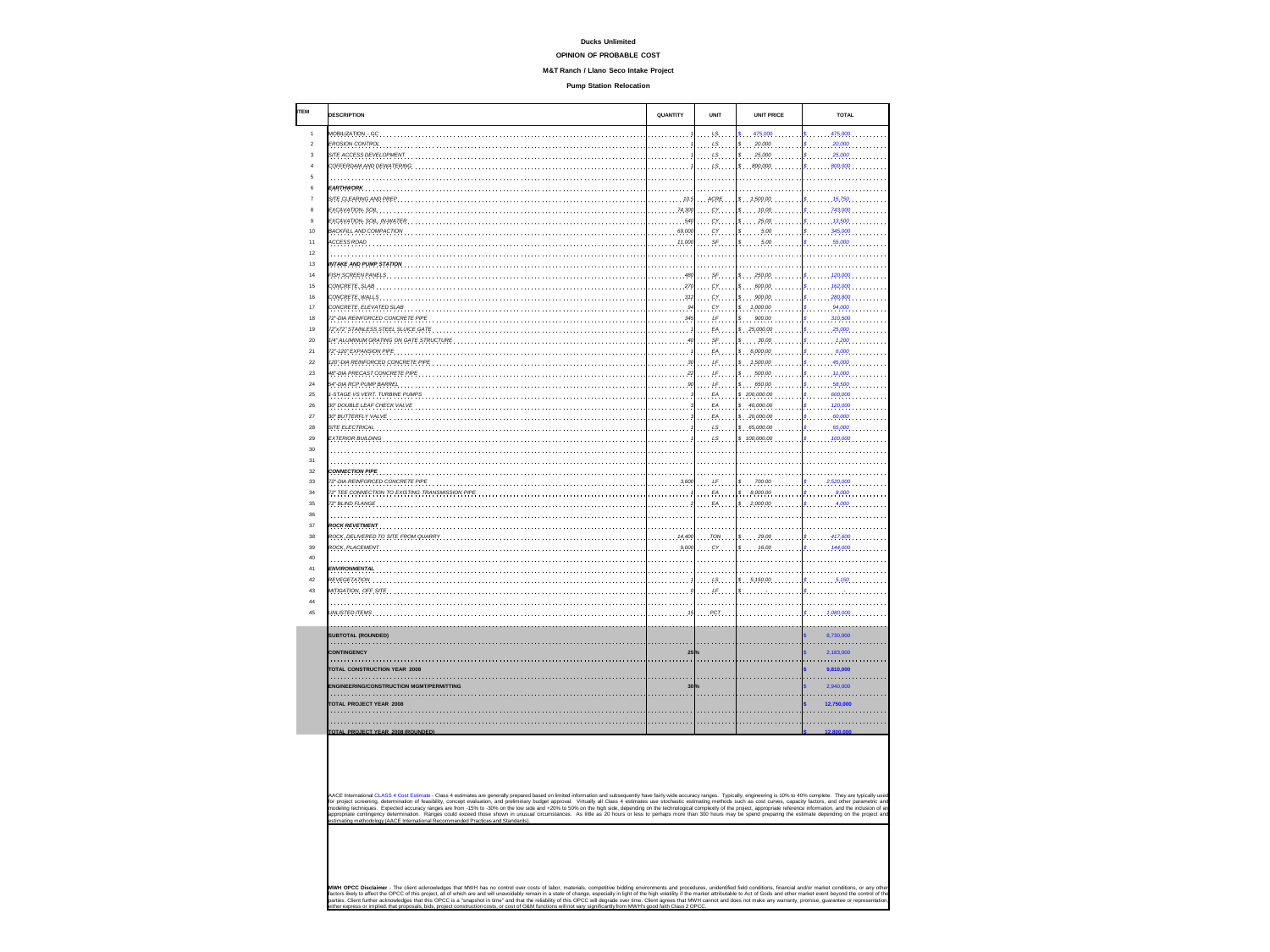### **Ducks Unlimited**

### **OPINION OF PROBABLE COST**

### **M&T Ranch / Llano Seco Intake Project**

**Pump Station Relocation**

| <b>TEM</b>                       | <b>DESCRIPTION</b>                                                                                                                                                                                                                                                                                                                                                                                                                                                  | QUANTITY                 | UNIT                                                   | <b>UNIT PRICE</b>              | <b>TOTAL</b>                            |
|----------------------------------|---------------------------------------------------------------------------------------------------------------------------------------------------------------------------------------------------------------------------------------------------------------------------------------------------------------------------------------------------------------------------------------------------------------------------------------------------------------------|--------------------------|--------------------------------------------------------|--------------------------------|-----------------------------------------|
| $\overline{1}$<br>$\overline{2}$ | <b>MOBILIZATION - GC</b><br>FROSION CONTROL                                                                                                                                                                                                                                                                                                                                                                                                                         |                          | .<br>15                                                | $$ 475,000$<br>\$20,000        | $$ \dots 475,000$<br>$\frac{1}{20,000}$ |
| 3                                | SITE ACCESS DEVELOPMENT.                                                                                                                                                                                                                                                                                                                                                                                                                                            |                          | $LS$                                                   | $S = 25,000$                   | 25,000<br>s.                            |
| 4                                | COFFERDAM AND DEWATERING                                                                                                                                                                                                                                                                                                                                                                                                                                            |                          | LS .                                                   | $s_{}$ 800.000 $$              | . 800,000<br>s.                         |
| 6                                |                                                                                                                                                                                                                                                                                                                                                                                                                                                                     |                          |                                                        |                                |                                         |
| 6                                | EARTHWORK                                                                                                                                                                                                                                                                                                                                                                                                                                                           |                          |                                                        |                                |                                         |
| 7                                | SITE CLEARING AND PREP                                                                                                                                                                                                                                                                                                                                                                                                                                              | $\ldots$ . 7.5           | $\ldots$ ACRE $\ldots$                                 | \$.1,500.00.                   | s                                       |
| 8                                | EXCAVATION-SOIL                                                                                                                                                                                                                                                                                                                                                                                                                                                     | 52,300                   | CY <sub>2</sub>                                        | \$ 10.00                       | $S = 523,000$                           |
| $\overline{9}$                   | EXCAVATION SOIL IN WATER                                                                                                                                                                                                                                                                                                                                                                                                                                            | 1,600                    | $\ldots$ CY $\ldots$                                   | ls <i>. 25.00.</i>             | $$ \dots 40,000$                        |
| 10                               | BACKFILL AND COMPACTION                                                                                                                                                                                                                                                                                                                                                                                                                                             | 48,100                   | $\ldots$ . $CY$                                        | $\frac{1}{2}$ 5.00             | 5.240,500                               |
| 11                               | ACCESS ROAD                                                                                                                                                                                                                                                                                                                                                                                                                                                         | 7,000                    | SF <sub>1</sub>                                        | $\S 500$                       | \$35,00                                 |
| 12                               | $\cdots$                                                                                                                                                                                                                                                                                                                                                                                                                                                            |                          |                                                        |                                |                                         |
| 13<br>14                         | INTAKE AND PUMP STATION<br>FISH SCREEN PANELS                                                                                                                                                                                                                                                                                                                                                                                                                       | 480                      |                                                        | \$.250.00.                     | 120.00<br>s.                            |
| 16                               | CONCRETE SLAB                                                                                                                                                                                                                                                                                                                                                                                                                                                       | 270                      | CY                                                     | $s - 600.00$                   | 162.00<br>s                             |
| 16                               | CONCRETE, WALLS                                                                                                                                                                                                                                                                                                                                                                                                                                                     | 3/2                      |                                                        | s90000                         | 289.800<br>s.                           |
| 17                               | CONCRETE, ELEVATED SLAB                                                                                                                                                                                                                                                                                                                                                                                                                                             |                          |                                                        | \$.1,000.00                    | 94,00<br>\$                             |
| 18                               | 72" DIA REINFORCED CONCRETE PIPE                                                                                                                                                                                                                                                                                                                                                                                                                                    |                          |                                                        | \$. 900.00                     | \$225,00                                |
| 19                               | 72"x72" STAINLESS STEEL SLUICE GATE                                                                                                                                                                                                                                                                                                                                                                                                                                 |                          | . <b>EA</b>                                            | s.25.000.00                    | \$3.25,000                              |
| $20\,$                           | 1/4" ALUMINUM GRATING ON GATE STRUCTURE                                                                                                                                                                                                                                                                                                                                                                                                                             | 40                       | SF <sub>1</sub>                                        | $s \ldots 30.00 \ldots \ldots$ | $S_1, \ldots, S_n$ 1,200                |
| 21                               | 72"-120" EXPANSION PIPE                                                                                                                                                                                                                                                                                                                                                                                                                                             |                          | $E_A$                                                  | $s_{6,000,00,,}$               | \$3.000                                 |
| 22                               | 120"-DIA REINFORCED CONCRETE PIPE                                                                                                                                                                                                                                                                                                                                                                                                                                   |                          | . <b>LF</b> .                                          | $s = 1.500.00$                 | \$ 45,000.                              |
| 23                               | 48'-DIA PRECAST CONCRETE PIPE                                                                                                                                                                                                                                                                                                                                                                                                                                       |                          | LF                                                     | $s$ 500.00                     | 5.11,000.                               |
| $^{24}$                          | 54"-DIA RCP PUMP BARREL                                                                                                                                                                                                                                                                                                                                                                                                                                             | $\alpha$                 | LF -                                                   | $s = 650.00$                   | \$58,500                                |
| 25                               | 1-STAGE.VS VERT. TURBINE PUMPS.                                                                                                                                                                                                                                                                                                                                                                                                                                     |                          | EA                                                     | $s$ 200,000.00                 | $s_{1}, \ldots, so 0, 000$              |
| 26<br>27                         | 30" DOUBLE LEAF CHECK VALVE                                                                                                                                                                                                                                                                                                                                                                                                                                         |                          | $EA$                                                   | $$.40,000.00$                  | $$3$ 120,000                            |
| 28                               | 30" BUTTERFLY VALVE                                                                                                                                                                                                                                                                                                                                                                                                                                                 |                          | $EA$ <sub></sub>                                       | \$.20,000.00                   | \$3.0000                                |
| 29                               | SITE ELECTRICAL<br>EXTERIOR BUILDING                                                                                                                                                                                                                                                                                                                                                                                                                                |                          | $\ldots$ LS. $\ldots$<br>$\ldots$ $\downarrow$ $\circ$ | \$.65,000.00<br>\$100.000.00   | \$ 65,000<br>\$1000                     |
| 30                               |                                                                                                                                                                                                                                                                                                                                                                                                                                                                     |                          |                                                        |                                |                                         |
| 31                               |                                                                                                                                                                                                                                                                                                                                                                                                                                                                     |                          |                                                        |                                |                                         |
| 32                               | CONNECTION PIPE                                                                                                                                                                                                                                                                                                                                                                                                                                                     |                          |                                                        |                                |                                         |
| 33                               | 72" DIA REINFORCED CONCRETE PIPE                                                                                                                                                                                                                                                                                                                                                                                                                                    | 2,200                    |                                                        | \$700.00                       | 1,540,00<br>s.                          |
| 34                               | 72" TEE CONNECTION TO EXISTING TRANSMISSION PIPE                                                                                                                                                                                                                                                                                                                                                                                                                    |                          |                                                        | \$.8,000.00                    | 8.00<br>s.                              |
| 35                               | 72" BLIND FLANGE                                                                                                                                                                                                                                                                                                                                                                                                                                                    |                          |                                                        | \$2.000.00                     |                                         |
| 36                               |                                                                                                                                                                                                                                                                                                                                                                                                                                                                     |                          |                                                        |                                |                                         |
| 37                               | <b>ROCK REVETMENT</b>                                                                                                                                                                                                                                                                                                                                                                                                                                               |                          |                                                        |                                |                                         |
| 38                               | ROCK REMOVAL OF EXISTING REVETMEN                                                                                                                                                                                                                                                                                                                                                                                                                                   |                          |                                                        |                                |                                         |
| 39<br>40                         | <b>ENVIRONMENTAL</b>                                                                                                                                                                                                                                                                                                                                                                                                                                                |                          |                                                        |                                |                                         |
| 41                               |                                                                                                                                                                                                                                                                                                                                                                                                                                                                     |                          |                                                        |                                |                                         |
| 42                               | REVEGETATION<br>MITIGATION, OFF SITE                                                                                                                                                                                                                                                                                                                                                                                                                                |                          |                                                        |                                |                                         |
| 43                               |                                                                                                                                                                                                                                                                                                                                                                                                                                                                     |                          |                                                        |                                |                                         |
| 44                               | <b>INLISTED ITEMS</b>                                                                                                                                                                                                                                                                                                                                                                                                                                               | .15                      |                                                        |                                | 780,000                                 |
|                                  |                                                                                                                                                                                                                                                                                                                                                                                                                                                                     |                          |                                                        |                                |                                         |
|                                  | <b>SUBTOTAL (ROUNDED)</b>                                                                                                                                                                                                                                                                                                                                                                                                                                           |                          |                                                        |                                | 6.488,000                               |
|                                  | CONTINGENCY                                                                                                                                                                                                                                                                                                                                                                                                                                                         | 25                       |                                                        |                                | .<br>1.622.000                          |
|                                  | .                                                                                                                                                                                                                                                                                                                                                                                                                                                                   |                          |                                                        |                                | .                                       |
|                                  | <b>FOTAL CONSTRUCTION YEAR 2008</b>                                                                                                                                                                                                                                                                                                                                                                                                                                 |                          |                                                        |                                | 7.268.000                               |
|                                  | INGINEERING/CONSTRUCTION MGMT/PERMITTING                                                                                                                                                                                                                                                                                                                                                                                                                            | $\overline{\mathcal{U}}$ |                                                        |                                | .<br>2.180.000                          |
|                                  |                                                                                                                                                                                                                                                                                                                                                                                                                                                                     |                          |                                                        |                                | .                                       |
|                                  | <b>TOTAL PROJECT YEAR 2008</b>                                                                                                                                                                                                                                                                                                                                                                                                                                      |                          |                                                        |                                | 9,448,000                               |
|                                  |                                                                                                                                                                                                                                                                                                                                                                                                                                                                     |                          |                                                        |                                |                                         |
|                                  | TOTAL PROJECT YEAR 2008 (ROUNDED)                                                                                                                                                                                                                                                                                                                                                                                                                                   |                          |                                                        |                                |                                         |
|                                  |                                                                                                                                                                                                                                                                                                                                                                                                                                                                     |                          |                                                        |                                |                                         |
|                                  | AACE International CLASS 4 Cost Estimate - Class 4 estimates are generally prepared based on limited information and subsequently have fairly wide accuracy ranges. Typically, engineering is 10% to 40% complete. They are ty<br>.<br>In project screening desministom (social except exiusism, and preminismy budget and the secure of the secure of the second secure in the second memorial screening memorial screening memorial screening in the industor and |                          |                                                        |                                |                                         |
|                                  | ppropriate contingency determination. Ranges could exceed those shown in unusual circumstances. As little as 20 hours or less to perhaps more than 300 hours may be spend preparing the estimate depending on the project an<br>(AACE International Per<br>ommented Dractices and Standards)                                                                                                                                                                        |                          |                                                        |                                |                                         |
|                                  |                                                                                                                                                                                                                                                                                                                                                                                                                                                                     |                          |                                                        |                                |                                         |
|                                  |                                                                                                                                                                                                                                                                                                                                                                                                                                                                     |                          |                                                        |                                |                                         |
|                                  |                                                                                                                                                                                                                                                                                                                                                                                                                                                                     |                          |                                                        |                                |                                         |
|                                  |                                                                                                                                                                                                                                                                                                                                                                                                                                                                     |                          |                                                        |                                |                                         |
|                                  |                                                                                                                                                                                                                                                                                                                                                                                                                                                                     |                          |                                                        |                                |                                         |
|                                  | WWH OPCC Disclaimer - The client acknowledges that MWH has no control over costs of labor, materials, competitive bidding environments and procedures, unidentified field conditions, financial and/or market conditions, or a                                                                                                                                                                                                                                      |                          |                                                        |                                |                                         |

MWN OPCD Obscherer - The client acknowledge that WIM has no control over costs about the members and previous material and the controller shall provide the controller shall provide the controller shall provide the controll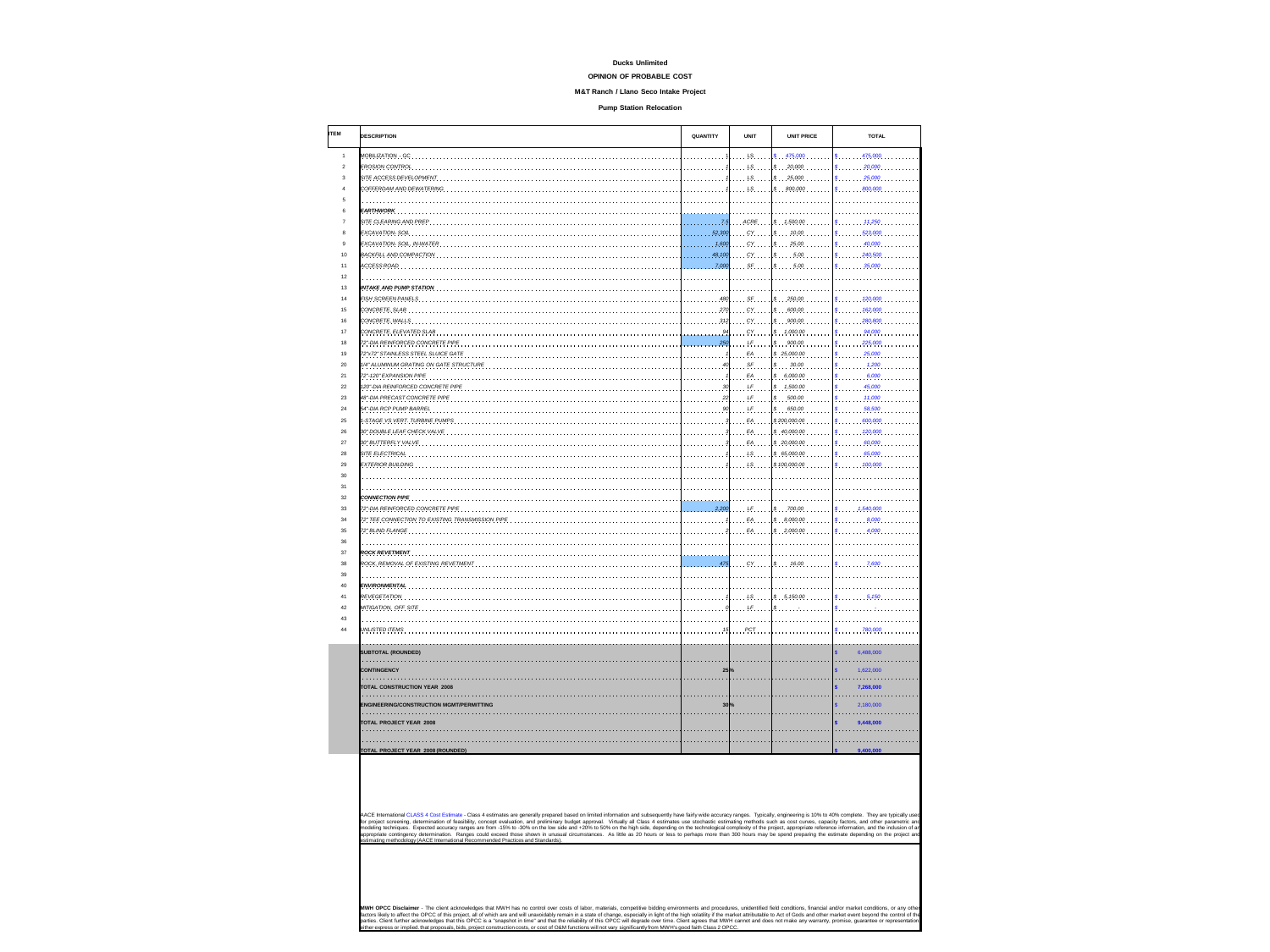### **Estimated O&M Costs**

M&T Ranch Pump Station Relocation

# **2007 M&T Costs for Existing Pump Station**

| Gas                  | \$165,000 |
|----------------------|-----------|
| Electricity          | \$4,000   |
| Maintenance & Repair | \$27,000  |
| Misc                 | \$10,000  |
|                      |           |

**\$206,000**

| Total Acre-ft pumped |  |
|----------------------|--|
| \$/A-F (2007)        |  |

### Assumptions for New Pump Station

| Avg Annual Pumped Flow  | 40.500 Acre-ft/vear |
|-------------------------|---------------------|
| Efficiency              | 80%                 |
| <b>Electricity Cost</b> | \$0.18 \$/kW-hr     |

### Replacement Costs

\$130,000 to replace pump once every 15 years

\$70,000 to replace motor once every 25 years

| lAva He<br>,,,,<br>_ |  | $\sim$<br>.<br>. س. س |  |
|----------------------|--|-----------------------|--|
|                      |  |                       |  |

|                                   | <b>Location of Pump Station</b> |                     |                     |                               |  |  |  |
|-----------------------------------|---------------------------------|---------------------|---------------------|-------------------------------|--|--|--|
| <b>Proposed Pump Station</b>      | <b>Existing Pump Station</b>    | <b>Groin Option</b> | New P.S. 2200-ft DS | New P.S. 3600-ft<br><b>DS</b> |  |  |  |
| Electricity, pumping              | 206,000                         | 206,000             | 238,000             | 254,000                       |  |  |  |
| Electricity, other                | \$4,000                         | \$4,000             | \$6,000             | \$6,000                       |  |  |  |
| <b>General Maint &amp; Repair</b> | \$30,000                        | \$30,000            | \$30,000            | \$30,000                      |  |  |  |
| Pump Replacement, Amortized       | \$26,000                        | \$26,000            | \$26,000            | \$26,000                      |  |  |  |
| Motor Replacement, Amortized      | \$8,400                         | \$8,400             | \$8,400             | \$8,400                       |  |  |  |
| Misc                              | \$10,000                        | \$10,000            | \$10,000            | \$10,000                      |  |  |  |
| Rock Maintenance & Repair         | \$0                             | \$100,000           | \$0                 | \$0                           |  |  |  |

| Total                  | \$284.400 | \$384.400 | \$318,400 | \$334,400 |
|------------------------|-----------|-----------|-----------|-----------|
| \$/Acre-ft             | \$7.02    | \$9.49    | \$7.86    | \$8.26    |
| Increase               | \$0.00    | \$100,000 | \$34,000  | \$50,000  |
| Increment (\$/Acre-Ft) | $+$0.00$  | $+ $2.47$ | $+ $0.84$ | $+ $1.23$ |

|                       | <b>O&amp;M Increase</b> | Increment    |
|-----------------------|-------------------------|--------------|
| <b>Alternative</b>    | (S)                     | (\$/Acre-Ft) |
| Dike Option           | \$100,000               | $+ $2.47$    |
| Pump Station 3600' DS | \$34,000                | $+ $0.84$    |
| Pump Station 2200' DS | \$50,000                | $+ $1.23$    |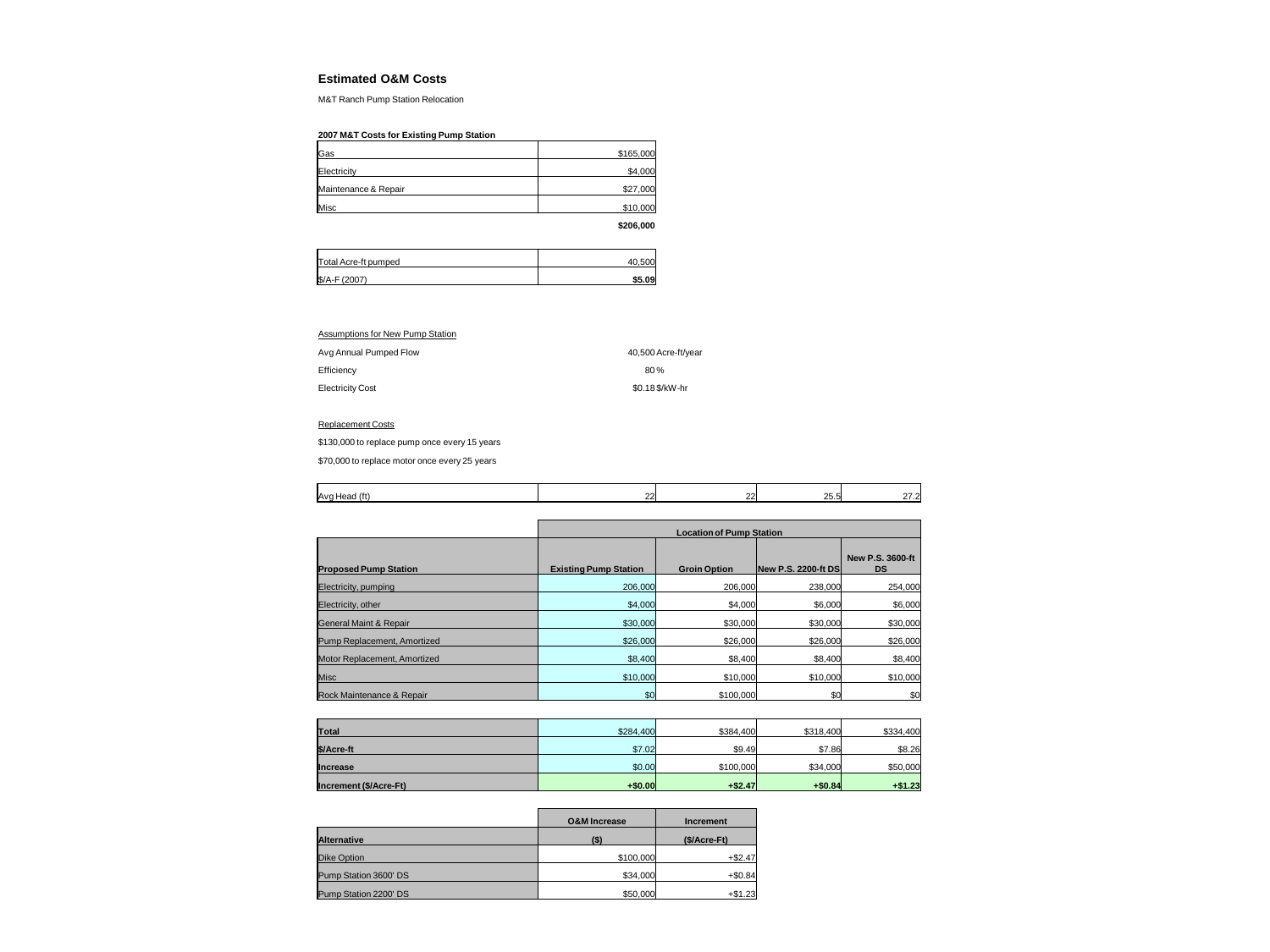# M & T Ranch Intake Improvements

No Mitigation Costs 2011 Dollars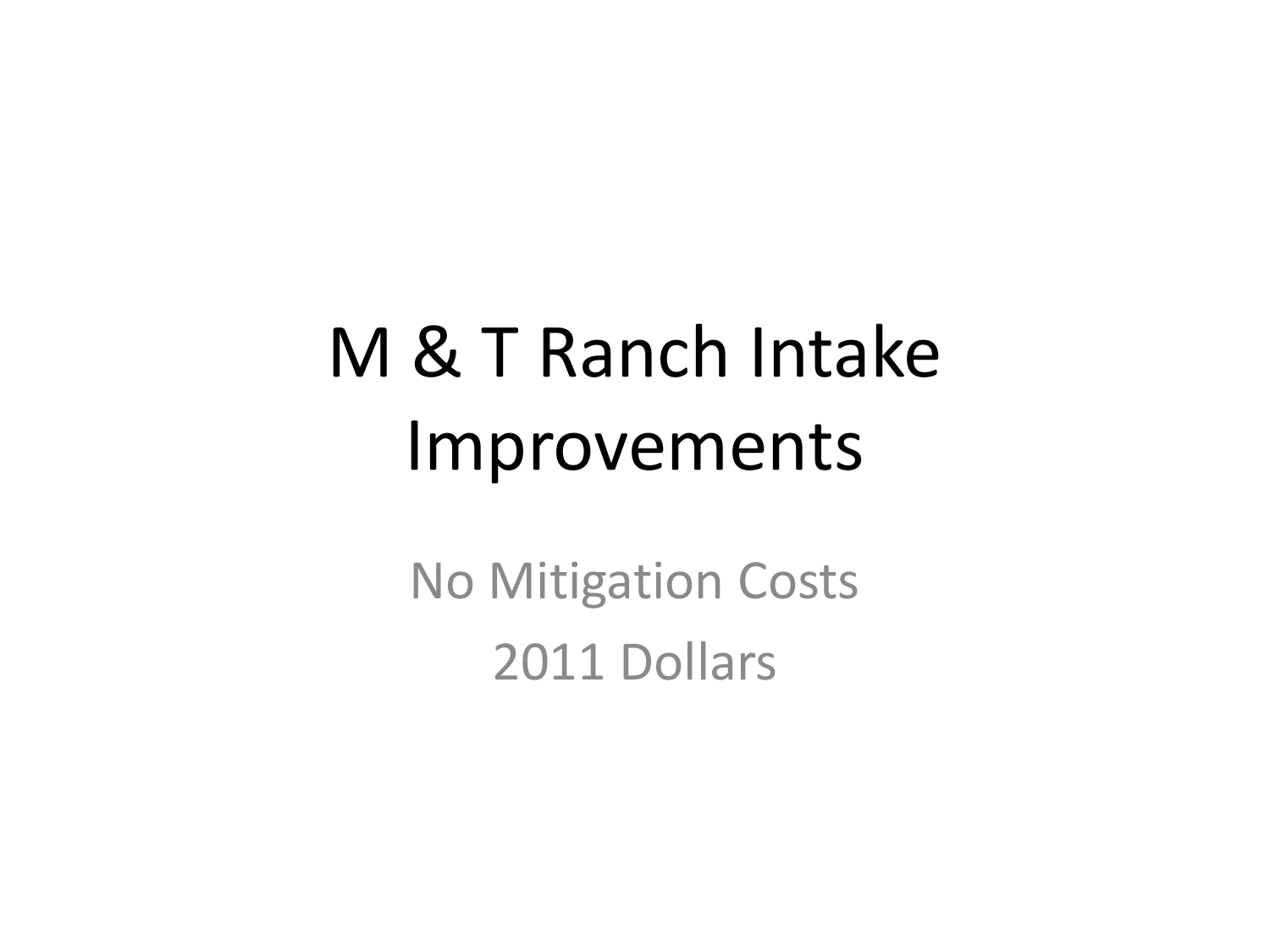# **Ducks Unlimited OPINION OF PROBABLE COST**

## **M&T Ranch / Llano Seco Intake Project**

**9-Dike Option**

| <b>ITEM</b>    | <b>DESCRIPTION</b>                              | QUANTITY     | <b>UNIT</b>   | <b>UNIT PRICE</b>       | <b>TOTAL</b>                         |  |
|----------------|-------------------------------------------------|--------------|---------------|-------------------------|--------------------------------------|--|
| $\mathbf{1}$   | MOBILIZATION - GC                               |              | LS            | \$ 225,000              | $\vert$ \$<br>225,000                |  |
| $\overline{2}$ | <b>EROSION CONTROL</b>                          | $\mathbf{1}$ | L             | $\mathsf{\$}$<br>20,000 | S.<br>20,000                         |  |
| 3              | SITE ACCESS DEVELOPMENT                         |              | LS            | l\$.<br>25,000          | $\sqrt{3}$<br>25,000                 |  |
| 4<br>5         | <b>DIKES</b>                                    |              |               |                         |                                      |  |
| 6              | SITE CLEARING AND PREP                          |              | 5 ACRE        | \$ 1,500.00             | $\mathbf s$<br>7,500                 |  |
| $\overline{7}$ | <b>EXCAVATION-SOIL</b>                          |              | 27,000 CY     | \$10.00                 | $\mathsf{s}$<br>270,000              |  |
| 8              | EXCAVATION- SOIL, IN-WATER                      | 5,000        | <b>CY</b>     | $\mathsf{\$}$<br>19.00  | $\vert$ \$<br>95,000                 |  |
| 9              | DIKE FILTER ROCK, DELIVERED TO SITE FROM QUARRY | 27,000       | <b>TON</b>    | \$ 29.00                | $\vert s \vert$<br>783,000           |  |
| 10             | DIKE FILTER ROCK, PLACEMENT                     | 15,882       | CY            | $$\mathbb{S}$$<br>7.50  | <b>S</b><br>119,118                  |  |
| 11             | DIKE RIP RAP, DELIVERED TO SITE FROM QUARRY     | 40,000       | <b>TON</b>    | $\frac{1}{2}$<br>29.00  | $\vert$ \$<br>1,160,000              |  |
| 12<br>13       | DIKE RIP RAP, PLACEMENT                         | 20,000       | <b>CY</b>     | \$ 16.00                | $\sqrt{s}$<br>320,000                |  |
| 14<br>15       | <b>ENVIRONMENTAL</b>                            |              |               |                         |                                      |  |
| 16<br>17<br>18 | REVEGETATION<br><b>MITIGATION, OFF SITE</b>     |              | $L$ $S$<br>LF | \$20,000.00<br>\$       | $\sqrt{3}$<br>20,000<br>\$           |  |
| 19             | UNLISTED ITEMS                                  |              | 10 PCT        |                         | \$<br>280,000                        |  |
|                | <b>SUBTOTAL (ROUNDED)</b>                       |              |               |                         | \$<br>3,325,000                      |  |
|                | <b>CONTINGENCY</b>                              | $25\%$       |               |                         | $\overline{\mathbb{S}}$<br>831,000   |  |
|                | TOTAL CONSTRUCTION YEAR 2008                    |              |               |                         | \$<br>3,605,000                      |  |
|                | <b>ENGINEERING/CONSTRUCTION MGMT/PERMITTING</b> | $30\%$       |               |                         | $\overline{\mathbb{S}}$<br>1,080,000 |  |
|                | TOTAL PROJECT YEAR 2008                         |              |               |                         | $\mathbf{s}$<br>4,685,000            |  |
|                | TOTAL PROJECT YEAR Oct 2011 (ROUNDED)           |              |               |                         | 5,000,000<br>Ś                       |  |
|                |                                                 |              |               |                         |                                      |  |

AACE International CLASS 4 Cost Estimate - Class 4 estimates are generally prepared based on limited information and subsequently have fairly wide accuracy ranges. Typically, engineering is 10% to 40% complete. They are typically used for project screening, determination of feasibility, concept evaluation, and preliminary budget approval. Virtually all Class 4 estimates use stochastic estimating methods such as cost curves, capacity factors, and other parametric and modeling techniques. Expected accuracy ranges are from -15% to -30% on the low side and +20% to 50% on the high side, depending on the technological complexity of the project, appropriate reference information, and the inclusion of an appropriate contingency determination. Ranges could exceed those shown in unusual circumstances. As little as 20 hours or less to perhaps more than 300 hours may be spend preparing the estimate depending on the project and estimating methodology (AACE International Recommended Practices and Standards).

**MWH OPCC Disclaimer** - The client acknowledges that MWH has no control over costs of labor, materials, competitive bidding environments<br>and procedures, unidentified field conditions, financial and/or market conditions, or of which are and will unavoidably remain in a state of change, especially in light of the high volatility if the market attributable to Act of Gods and other market event beyond the control of the parties. Client further acknowledges that this OPCC is a "snapshot in time" and that the reliability of this OPCC will degrade over time. Client agrees that MWH cannot and does not make any warranty, promise, guarantee or representation, either express or implied. that proposals, bids, project construction costs, or cost of O&M functions will not vary significantly from MWH's good faith Class 2 OPCC.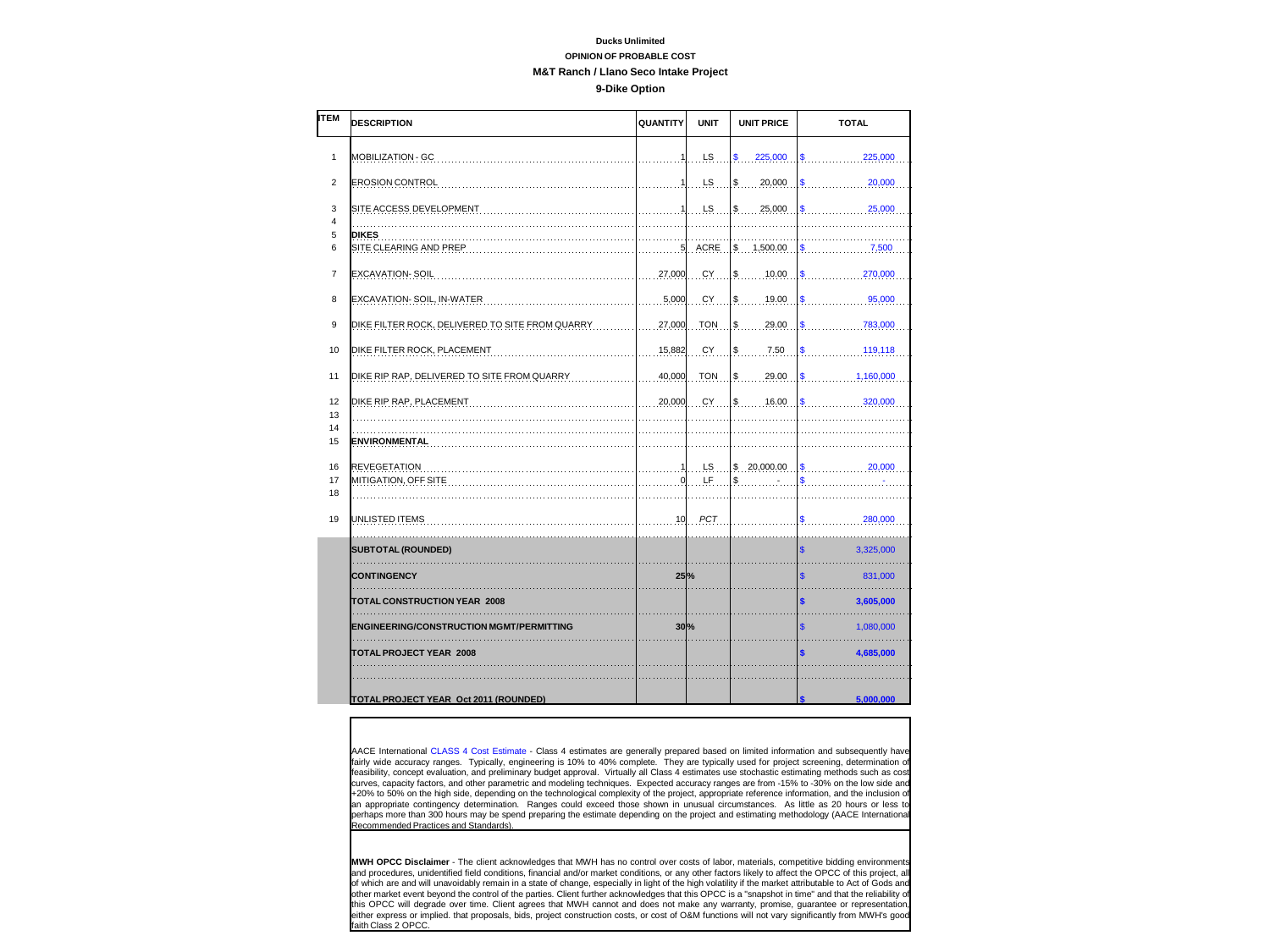## **Ducks Unlimited**

# **OPINION OF PROBABLE COST**

**M&T Ranch / Llano Seco Intake Project**

**Pump Station Relocation**

| <b>TEM</b>              | <b>DESCRIPTION</b>                              | QUANTITY             | UNIT                           | <b>UNIT PRICE</b>               | <b>TOTAL</b>            |
|-------------------------|-------------------------------------------------|----------------------|--------------------------------|---------------------------------|-------------------------|
| $\mathbf{1}$            |                                                 | . <b>1. .s</b>       |                                | \$ 475,000                      | \$1, 475,000            |
| $\overline{2}$          | <b>EROSION CONTROL</b>                          |                      | $\ldots$ LS $\ldots$           | $s = 20,000$                    | $$ 20,000$ .            |
| $\overline{\mathbf{3}}$ |                                                 |                      | $\overline{\mathcal{L}}$       | $s_{1}$ , 25,000,               | \$ 25,000.              |
| $\ddot{4}$              | COFFERDAM AND DEWATERING                        |                      | LS <sub>1</sub>                | \$. 800,000                     | s<br>800,000            |
| $\overline{6}$          |                                                 |                      |                                |                                 |                         |
| $\ddot{\mathbf{6}}$     | <b>EARTHWORK</b>                                |                      |                                |                                 |                         |
| $\overline{7}$          | SITE CLEARING AND PREP                          | $\ldots \ldots 10.5$ | ACRE                           | $s_{1.500.00}$                  | \$ 15.750               |
| 8                       | EXCAVATION SOIL                                 |                      |                                | 74,300 $CY$ $\frac{1}{3}$ 10.00 | \$743,000               |
| $\overline{9}$          | EXCAVATION- SOIL, IN-WATER                      | .540                 | $\ldots$ . $\alpha$ $\ldots$ . | $s_{\dots 25.99\dots\dots}$     | $$ \dots 13.500.$       |
| 10                      |                                                 |                      | 69,000 CY                      | $s$ 6.00                        | \$345,000               |
| 11                      | ACCESS ROAD                                     |                      | $11,000$ SF                    | \$ 5.00.                        | \$5.000                 |
| 12                      |                                                 |                      |                                |                                 |                         |
| 13                      | INTAKE AND PUMP STATION.                        |                      |                                |                                 |                         |
| 14                      |                                                 | 480                  | SF                             | \$1, 250.00                     | $s = 120,000$           |
| 15                      | CONCRETE, SLAB                                  |                      | $.270$ GY                      | s600.00                         | \$3.162,000.            |
| 16                      | CONCRETE, WALLS                                 | 312                  | $\ldots$ . $c_{Y}$             | $s = 900.00$ .                  | \$280,800               |
| 17                      |                                                 |                      |                                | $.94$ CY $.15$ 1.000.00.        | \$ 94,000               |
| 18                      | 72"-DIA REINFORCED CONCRETE PIPE                |                      | $345$ LF.                      | $s_{}$ 900.00.                  | \$310,500               |
| 19                      | 72"x72" STAINLESS STEEL SLUICE GATE             |                      | $\ldots$ EA $\ldots$           | \$25,000,00]                    | \$25,000                |
| 20                      | 1/4" ALUMNUM GRATING ON GATE STRUCTURE          |                      |                                | $.40$ SF $. 8 30.00$            | $s_{1}, \ldots, 1, 200$ |
| 21                      |                                                 |                      | $\ldots$ EA $\ldots$           | \$.6,000.00.                    | \$ 6,000                |
| $\overline{22}$         | 120"-DIA REINFORCED CONCRETE PIPE               |                      |                                |                                 | \$ 45,000               |
| 23                      | 48"-DIA PRECAST CONCRETE PIPE                   |                      | $\ldots$ LF $\ldots$           | $s_{1}$ 500.00.                 | \$11,000                |
| $^{24}$                 | 54"-DIA RCP PUMP BARREL                         | $\mathbf{Q}$         | $\ldots$ . LE $\ldots$         | $s$ 650.00.                     | $s$ , , 58,500          |
| 25                      | 1-STAGE VS VERT. TURBINE PUMPS.                 |                      | $\ldots$ EA $\ldots$           | \$ 200,000.00                   | \$ 600,000              |
| 26                      | 80" DOUBLE LEAF CHECK VALVE                     |                      | $\ldots$ FA $\ldots$           | 5.40,000.00.                    | $s$ , 120,000           |
| 27                      |                                                 |                      | . <del>. .</del>               | $$.20,000.00$                   | \$60,000                |
| 28                      | SITE ELECTRICAL                                 |                      | $\ldots$ LS $\ldots$           | \$.65,000,00                    | \$3.000                 |
| $^{29}$                 | <b>EXTERIOR BUILDING</b>                        |                      | LS <sub>1</sub>                | \$100,000.00                    | \$ 100,000              |
| 30 <sub>0</sub>         |                                                 |                      |                                |                                 |                         |
| 31                      |                                                 |                      |                                |                                 |                         |
| 32                      |                                                 |                      |                                | <b>Contract Contract</b>        |                         |
| 33                      |                                                 | 3,600                | LF                             | \$700.00                        | \$2,520,000             |
| 34                      |                                                 |                      | 1.1.54                         | $$.8,000.00$                    | $s$ 8,000               |
| 35                      | 72" BLIND FLANGE                                |                      | $E_A$                          | \$2,000.00                      | s.                      |
| 36                      |                                                 |                      |                                |                                 |                         |
| 37                      | <b>ROCK REVETMENT</b>                           |                      |                                |                                 |                         |
| 38                      | ROCK, DELIVERED TO SITE FROM QUARRY             | 14,400               | $\ldots$ TON.                  | \$3.29.00                       | \$ 417,600              |
| 39                      | ROCK.PLACEMENT                                  | $9,000$ $CY$ .       |                                | $$-.16.00$                      | $S = 144,000$           |
| 40                      |                                                 |                      |                                |                                 |                         |
| 41                      | <b>ENVIRONMENTAL</b>                            |                      |                                |                                 |                         |
| 42                      | <b>REVEGETATION</b>                             |                      | LS                             | \$.5, 150.00                    |                         |
| 43                      | MITIGATION, OFF. SITE.                          |                      | $\ldots$ $\mu$                 | 5.                              |                         |
| 44                      |                                                 |                      |                                |                                 |                         |
| 45                      | UNLISTED ITEMS.                                 |                      | PCT                            |                                 | $s = 1.080.000$         |
|                         |                                                 |                      |                                |                                 |                         |
|                         | SURTOTAL (ROUNDED)                              |                      |                                |                                 | 8.730.000               |
|                         |                                                 |                      |                                |                                 |                         |
|                         | CONTINGENCY                                     | 25                   |                                |                                 | 2.183,000               |
|                         | <b>FOTAL CONSTRUCTION YEAR 2008</b>             |                      |                                |                                 | 9,810,000               |
|                         |                                                 |                      |                                |                                 |                         |
|                         | <b>INGINEERING/CONSTRUCTION MGMT/PERMITTING</b> | 30%                  |                                |                                 | 2.940.000               |
|                         | TOTAL PROJECT YEAR 2008                         |                      |                                |                                 | 12.750,000              |
|                         |                                                 |                      |                                |                                 |                         |
|                         | TOTAL PROJECT YEAR Oct 2011 (ROUNDED)           |                      |                                |                                 |                         |

NAC International CASS (Cot Edentise - Class estimate are premient benefits that the main of the security in the security in the security in the security in the security of the security of the security of the security of t

MWN OPCD Beclaimer - The dien advowledge that MVH has no contact was the discussion of the discussion of provided in the discussion of provided informations, financial and/or market one of the market of the market and outs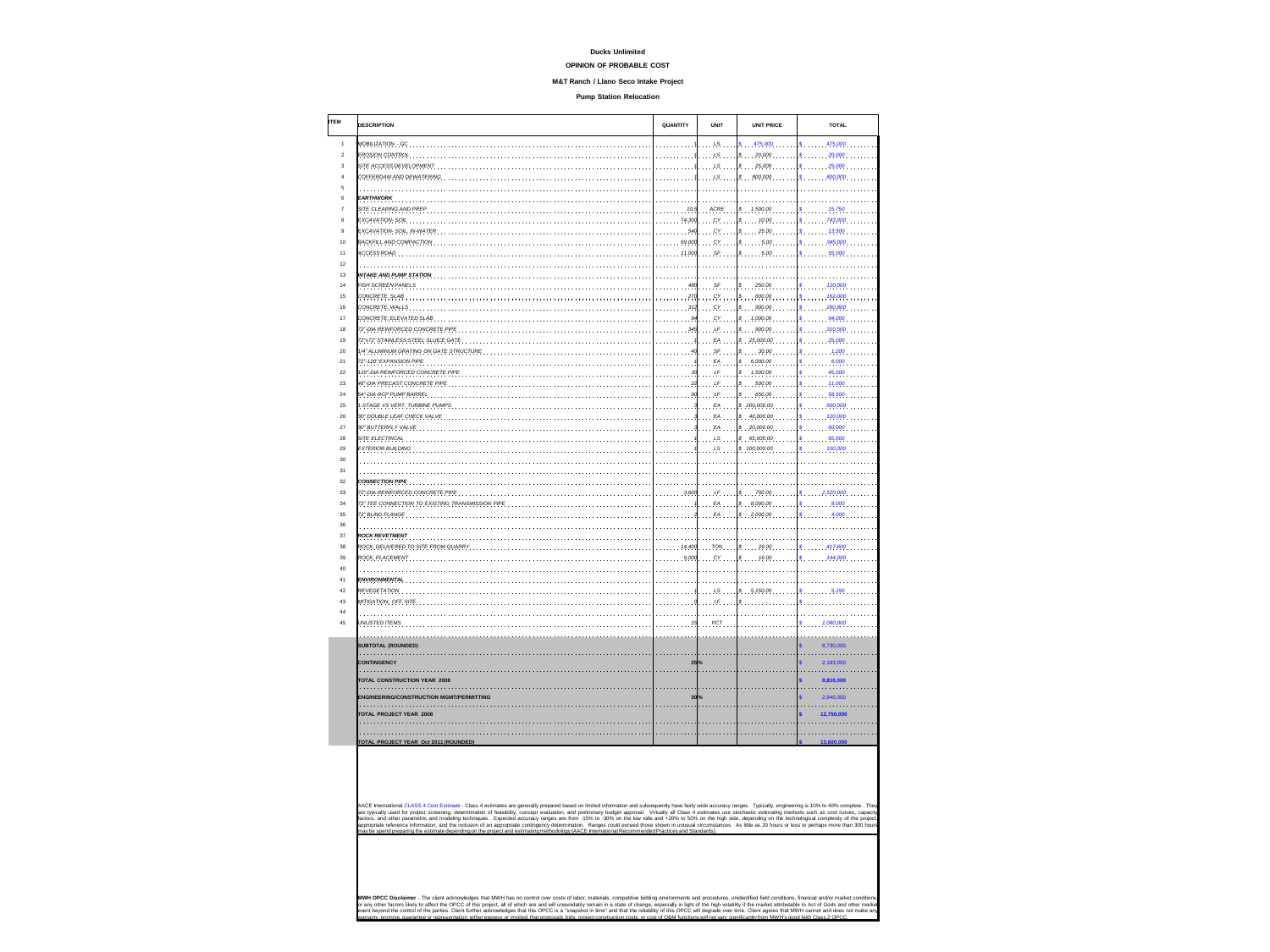### **Ducks Unlimited**

#### **OPINION OF PROBABLE COST**

**M&T Ranch / Llano Seco Intake Project**

**Pump Station Relocation**

| <b>TEM</b>              | <b>DESCRIPTION</b>                                                                                                                                                                                                                  | QUANTITY                   | UNIT                       | <b>UNIT PRICE</b>                                                                                                                             | <b>TOTAL</b>          |
|-------------------------|-------------------------------------------------------------------------------------------------------------------------------------------------------------------------------------------------------------------------------------|----------------------------|----------------------------|-----------------------------------------------------------------------------------------------------------------------------------------------|-----------------------|
| $\mathbf{1}$            |                                                                                                                                                                                                                                     |                            | $LS$                       | \$ 475,000                                                                                                                                    | \$475,000             |
| $\overline{2}$          | EROSION CONTROL PRODUCTION CONTROL CONTROL CONTROL CONTROL CONTROL                                                                                                                                                                  |                            |                            | $\begin{array}{ccc} \cdot & \cdot & \cdot & \cdot & \cdot \end{array}$ $\begin{array}{ccc} \cdot & \cdot & \cdot & \cdot & \cdot \end{array}$ | \$20,000              |
| $\overline{\mathbf{3}}$ | SITE ACCESS DEVELOPMENT                                                                                                                                                                                                             |                            | $\ldots$ $\mu$ S.          | \$25,000                                                                                                                                      | \$3.25,000.           |
| 4                       | COFFERDAM AND DEWATERING                                                                                                                                                                                                            |                            | . 48.                      | $$.800,000$                                                                                                                                   | \$ 800,000            |
| 6                       |                                                                                                                                                                                                                                     |                            |                            |                                                                                                                                               |                       |
| 6                       | EARTHWORK                                                                                                                                                                                                                           |                            |                            |                                                                                                                                               |                       |
| $\overline{7}$          |                                                                                                                                                                                                                                     |                            |                            | $\ldots$ , $z_5$ , $z_6$ , $z_7$ , $z_8$ , $z_{500.00}$ ,                                                                                     | \$ 11,250             |
| 8                       |                                                                                                                                                                                                                                     | 52,300                     | $\ldots$ CY, $\ldots$      | \$10.00                                                                                                                                       | \$ 523,000            |
| $\overline{9}$          |                                                                                                                                                                                                                                     |                            | <i>1.600</i> CX            | $\frac{1}{2}$ 25.00                                                                                                                           | \$3.140,000.          |
| 10                      | BACKFILL AND COMPACTION                                                                                                                                                                                                             | 48,100                     | $\ldots$ CY $\ldots$       |                                                                                                                                               | \$ 240,500            |
| 11                      | ACCESS ROAD CONTROL CONTROL CONTROL CONTROL CONTROL CONTROL CONTROL CONTROL CONTROL CONTROL CONTROL CONTROL CONTROL CONTROL CONTROL CONTROL CONTROL CONTROL CONTROL CONTROL CONTROL CONTROL CONTROL CONTROL CONTROL CONTROL CO      |                            | $7,000$ SF                 | \$ 500                                                                                                                                        | \$35,000              |
| 12                      |                                                                                                                                                                                                                                     |                            |                            |                                                                                                                                               |                       |
| 13                      | <b>INTAKE AND PUMP STATION</b>                                                                                                                                                                                                      |                            |                            |                                                                                                                                               |                       |
| 14                      |                                                                                                                                                                                                                                     |                            |                            | $$ 480 $$ SF $$ $ $ \$ $$ 250.00 $$                                                                                                           | \$ 120,000            |
| 15                      |                                                                                                                                                                                                                                     | 270                        | $\ldots$ CY $\ldots$       | \$.600,00.                                                                                                                                    | \$37.162,000          |
| 16                      | CONCRETE, WALLS                                                                                                                                                                                                                     |                            |                            | $\ldots \ldots \ldots$ and $\ldots$ ex Is  999.99                                                                                             | \$ 280,800.           |
| 17                      | CONCRETE, ELEVATED SLAB.                                                                                                                                                                                                            | 94                         | CY <sub>2</sub>            | \$.1.000.00                                                                                                                                   | \$ 94,000             |
| 18                      |                                                                                                                                                                                                                                     |                            | $.250$ $.05$ $.05$         | $\frac{1}{2}$ , 900.00                                                                                                                        | \$225,000             |
| 19                      | 72"x72" STANLESS STEEL SLUICE GATE                                                                                                                                                                                                  |                            | $\ldots$ EA $\ldots$       | \$.25.000.00.                                                                                                                                 | $$ \dots 25,000.$     |
| 20                      | 1/4" ALUMINUM GRATING ON GATE STRUCTURE                                                                                                                                                                                             | 40                         | $\ldots$ . SF. $\ldots$ .  | \$30.00                                                                                                                                       | \$ 1,200              |
| 21                      | 72"-120" EXPANSION PIPE                                                                                                                                                                                                             |                            |                            | $\left[ \ldots E_{A} \ldots \right]$ \$ 6.000.00                                                                                              | \$ 6,000              |
| $\mathbf{22}$<br>23     |                                                                                                                                                                                                                                     | $\overline{\mathcal{Z}}$   | $\ldots$ . $\mu$ F.        | \$.1500.00.<br>$\ldots$ 22. $\ldots$ <i>LF</i> . $\ldots$ <b>8.</b> 500.00                                                                    | \$45,000<br>\$ 11,000 |
| $^{24}$                 |                                                                                                                                                                                                                                     | $\mathbf{a}$               | . <b>LF</b> .              | \$650.00                                                                                                                                      | \$58,500              |
| 25                      |                                                                                                                                                                                                                                     |                            |                            | \$200.000.00                                                                                                                                  | $$ \dots $600,000$    |
| 26                      |                                                                                                                                                                                                                                     |                            | $\ldots$ EA $\ldots$       | \$.40,000.00.                                                                                                                                 | \$120,000             |
| 27                      |                                                                                                                                                                                                                                     |                            | EA 6                       | $$20,000.00$                                                                                                                                  | \$ 60,000             |
| 28                      |                                                                                                                                                                                                                                     |                            |                            | $\left[ \ldots \ldots \right]$ , $\left[ 1, 0.000, 0.000, \ldots \right]$                                                                     | \$3.000               |
| 29                      | EXTERIOR BUILDING                                                                                                                                                                                                                   |                            | . 45.                      | \$100.000.00                                                                                                                                  | \$ 100,000            |
| 30                      |                                                                                                                                                                                                                                     |                            |                            |                                                                                                                                               |                       |
| 31                      |                                                                                                                                                                                                                                     |                            |                            |                                                                                                                                               |                       |
| 32                      |                                                                                                                                                                                                                                     |                            |                            |                                                                                                                                               |                       |
| 33                      |                                                                                                                                                                                                                                     | 2.200                      | LF                         | \$700.00                                                                                                                                      | \$1,540,000           |
| 34                      | 72" TEE CONNECTION TO EXISTING TRANSMISSION PIPE                                                                                                                                                                                    |                            | $E = E$                    | \$. 8.000.00                                                                                                                                  | \$ 8,000              |
| $36\,$                  | 72" BLIND FLANGE                                                                                                                                                                                                                    |                            |                            | \$.2.000.00                                                                                                                                   | \$3.1.1.4.000         |
| 36                      |                                                                                                                                                                                                                                     |                            |                            |                                                                                                                                               |                       |
| 37                      | ROCK REVETMENT <b>A</b> contract the contract of the contract of the contract of the contract of the contract of the contract of the contract of the contract of the contract of the contract of the contract of the contract of th |                            |                            |                                                                                                                                               |                       |
| 38                      | ROCK, REMOVAL OF EXISTING REVETMENT.                                                                                                                                                                                                | .475                       | $\ldots$ CY. $\ldots$      | \$16,00                                                                                                                                       |                       |
| 39                      |                                                                                                                                                                                                                                     |                            |                            |                                                                                                                                               |                       |
| 40<br>41                | <b>ENVIRONMENTAL</b>                                                                                                                                                                                                                |                            |                            |                                                                                                                                               |                       |
| 42                      | REVEGETATION                                                                                                                                                                                                                        |                            | $\ldots$ $\mu$ S. $\ldots$ | \$.5.150.00                                                                                                                                   | $s = 61$              |
| 43                      | MITIGATION, OFF SITE                                                                                                                                                                                                                |                            | $1.1.14$ $4.5.1.1.1$       | $\frac{1}{2}$                                                                                                                                 | $\mathsf{s}$ .        |
| 44                      |                                                                                                                                                                                                                                     | 1.1.1.1.1.1.16.1.1.007.1.1 |                            |                                                                                                                                               | \$3780,000            |
|                         |                                                                                                                                                                                                                                     |                            |                            |                                                                                                                                               |                       |
|                         | <b>SUBTOTAL (ROUNDED)</b>                                                                                                                                                                                                           |                            |                            |                                                                                                                                               | 6,488,000             |
|                         | CONTINGENCY                                                                                                                                                                                                                         | 25%                        |                            |                                                                                                                                               | 1.622.000             |
|                         | .<br>TOTAL CONSTRUCTION YEAR 2008                                                                                                                                                                                                   |                            |                            |                                                                                                                                               | 7.268.000             |
|                         | ENGINEERING/CONSTRUCTION MGMT/PERMITTING                                                                                                                                                                                            | 30%                        |                            |                                                                                                                                               | .<br>2.180.000        |
|                         |                                                                                                                                                                                                                                     |                            |                            |                                                                                                                                               |                       |
|                         | <b>FOTAL PROJECT YEAR 2008</b>                                                                                                                                                                                                      |                            |                            |                                                                                                                                               | 9.448.000             |
|                         |                                                                                                                                                                                                                                     |                            |                            |                                                                                                                                               |                       |
|                         | TOTAL PROJECT YEAR Oct 2011 (ROUNDED)                                                                                                                                                                                               |                            |                            |                                                                                                                                               | 10,100.0              |
|                         |                                                                                                                                                                                                                                     |                            |                            |                                                                                                                                               |                       |

NAC Hermatoni CLASS (Cos Elismia: - Oast éstimission and prevailed and the formation and taking the film of the formation of the film of the film of the film of the security and the film of the film of the film of the film

aWW OPCD blacklamer-The dent acknowledge that Milwi has no corrected and the marketing of the market membershall and the market membershall and the market market market constructions in the market of the market and the mar